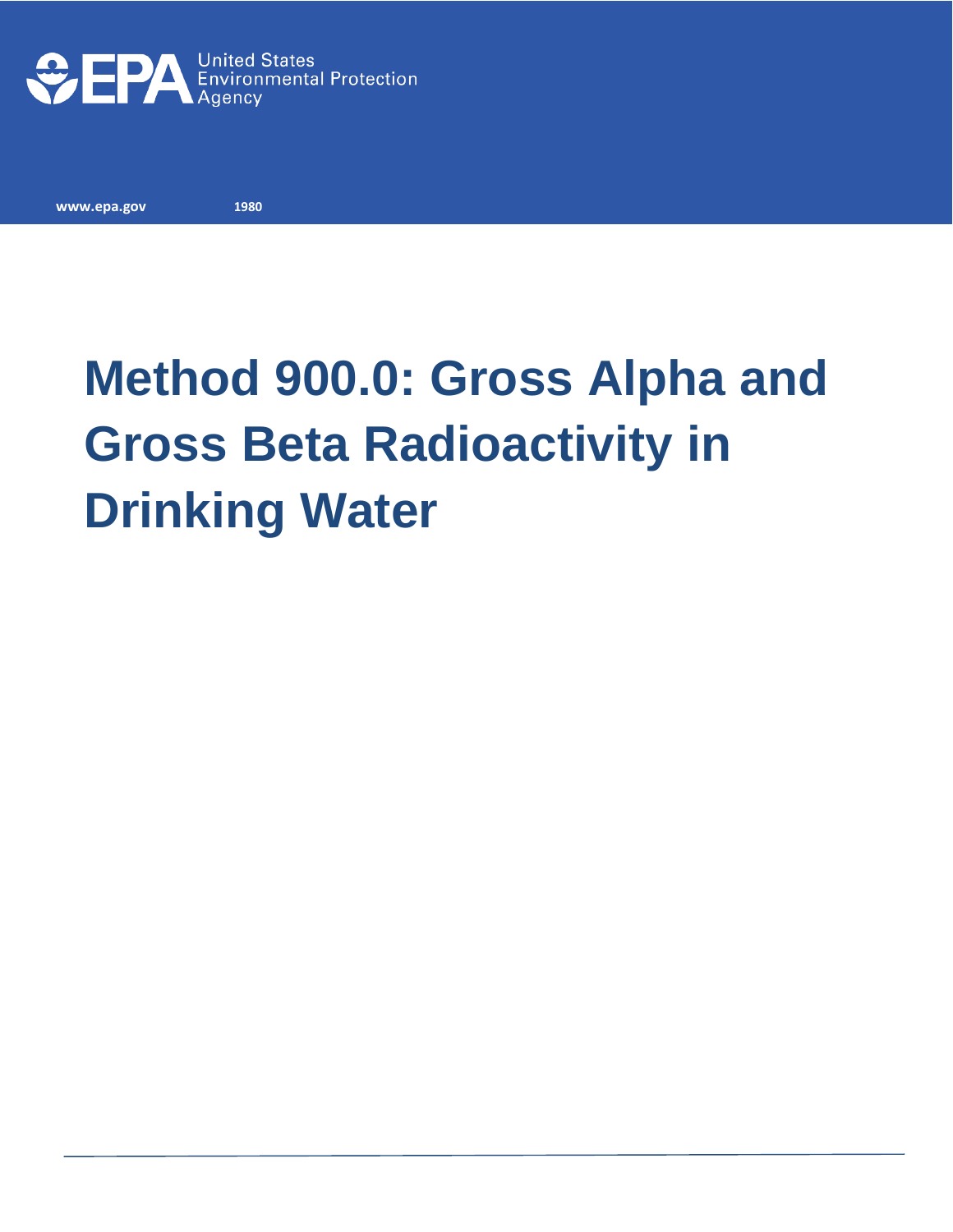## **SECTION 1 GROSS ALPHA AND GROSS BETA RADIOACTIVITY IN DRINKING WATER METHOD 900.0**

## **1.0 Scope and Application**

- **1.1** This method covers the measurement of gross alpha and gross beta particle activities in drinking water. The method is a screening technique for monitoring drinking water supplies for alpha and beta particle activities according to the limits set forth under the Safe Drinking Water Act, PL 93-523, 40 FR 34324, and thereby determining the necessity for further analysis.
- **1.2** The method is applicable to the measurement of alpha emitters having energies above 3.9 megaelectronvolts (MeV) and beta emitters having maximum energies above 0.1 MeV.
- **1.3** The minimum limit of concentration to which this method is applicable depends on sample size, counting system characteristics, background, and counting time. The National Primary Interim Drinking Water Regulations (NIPDWR) require a gross beta detection limit of 4 pCi/L, an alpha detection limit of 1 pCi/L for compliance with Part 141.15(a) and a gross alpha detection limit of 3 pCi/L for compliance with Part 141.15(b).
- **1.4** Since, in this method for gross alpha and gross beta measurement, the radioactivity of the sample is not separated from the solids of the sample, the solids concentration is very much a limiting factor in the sensitivity of the method for any given water sample. Also, for samples with very low concentrations of radioactivity such as from drinking water sources, it is essential to analyze as large a sample aliquot as is needed to give reasonable counting times in meeting the required sensitivities (detection limits) indicated above. The Regulations define sensitivity in terms of detection limits Part 141.25(c) of the Regulations.
- **1.5** The largest sample aliquot that should be counted for gross alpha activity is that size aliquot which gives a solids density thickness of 5 mg/cm<sup>2</sup> in the counting planchet. For a 2-inch diameter counting planchet (20 cm<sup>2</sup>), an aliquot containing 100 mg of dissolved solids would be the maximum aliquot size for that sample which should be evaporated and counted for gross alpha activity.
- **1.6** When the concentration of total dissolved solids (TDS) is known for a given water sample and the alpha background and the counting efficiency of a given counting system are known, the counting time that is needed to meet the required sensitivity (3 pCi/L) can be determined by equations given in Appendix C.
- **1.7** For the counting of gross beta activity in a water sample the TDS is not as limiting as for gross alpha activity because beta particles are not stopped in solids as easily as are alpha particles. Very often a single sample aliquot is evaporated and counted for both gross alpha and gross beta activity. In that case the sample aliquot size would be dictated by the solids limitations for alpha particles. For water samples that are to be counted for gross beta activity, equations in Appendix C can also be used to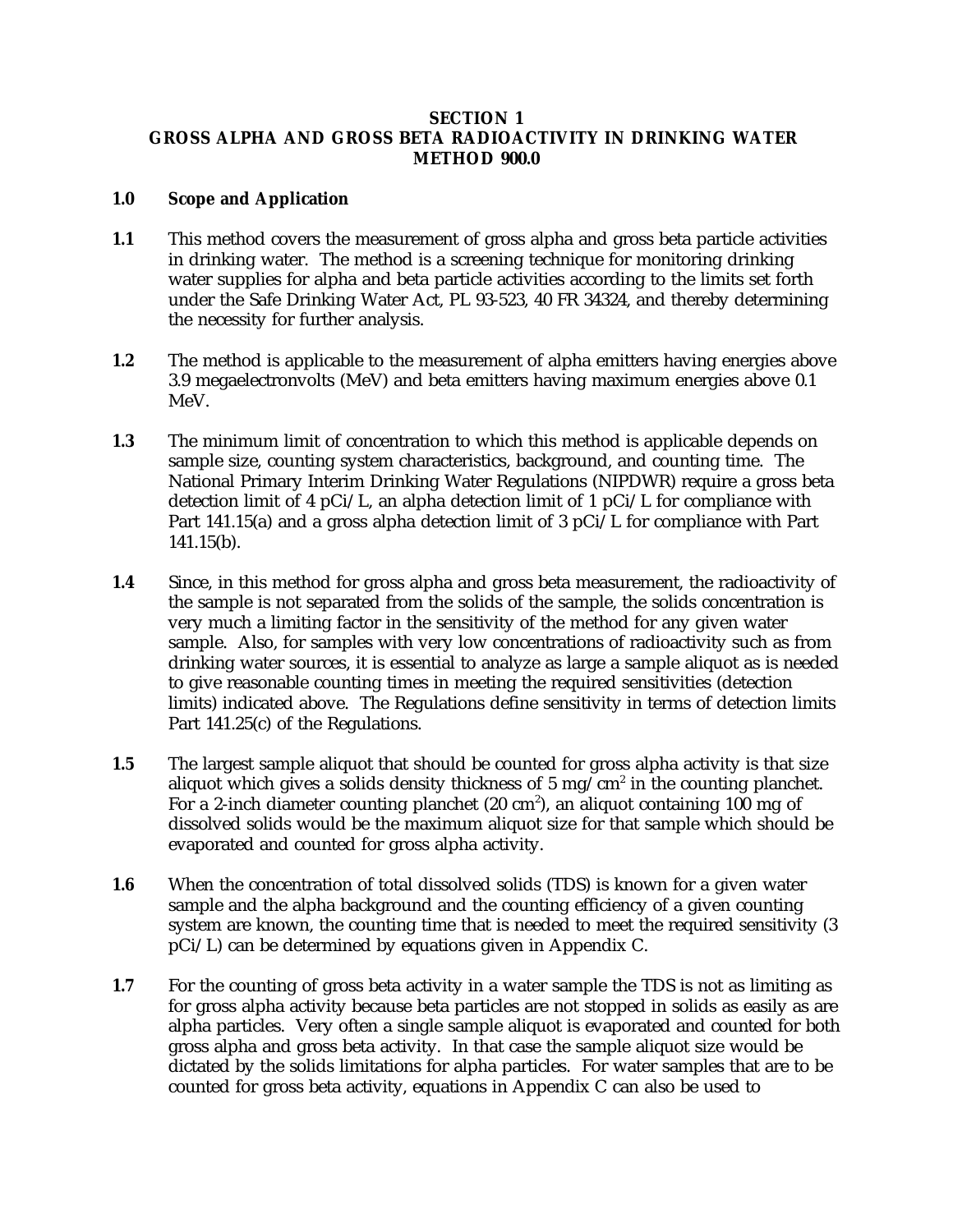determine the necessary counting time to meet a sensitivity for gross beta activity (4 pCi/L required by NIPDWR).

- **1.8** Radionuclides that are volatile under the sample preparation conditions of this method will not be measured. In some areas of the country the nitrated water solids (sample evaporated with nitric acid present) will not remain at a constant weight after being dried at 105°C for two hours and then exposed to the atmosphere before and during counting. Other radioactivities may also be lost during the sample evaporation and drying at 105°C (such as some chemical forms of radioiodine). Those types of water samples need to be heated to a dull red heat for a few minutes to convert the salts to oxides. Sample weights are then usually sufficiently stable to give consistent counting rates and a correct counting efficiency can then be assigned. Some radioactivities, such as the cesium radioisotopes, may be lost when samples are heated to dull red color. Such losses are limitations of the test method.
- **1.9** This method provides a rapid screening measurement to indicate whether specific analyses are required. For drinking waters with an extremely high solids content (>500 ppm), method 900.1 is recommended.

# **2.0 Summary of Method**

- **2.1** An aliquot of a preserved drinking water sample is evaporated to a small volume and transferred quantitatively to a tared 2-inch stainless steel counting planchet. The sample residue is dried to constant weight, reweighed to determine dry residue weight, then counted for alpha and/or beta radioactivity.
- **2.2** Counting efficiencies for both alpha and beta particle activities are selected according to the amount of sample solids from counting efficiency vs sample solids standard curves.

#### **3.0 Sample Handling and Preservation**

- **3.1** A representative sample must be collected from a free-flowing source of drinking water, and should be large enough so that adequate aliquots can be taken to obtain the required sensitivity.
- **3.2** It is recommended that samples be preserved at the time of collection by adding enough 1N HNO<sub>3</sub> to the sample to bring it to pH 2 (15 mL 1N HNO per liter of sample is usually sufficient.) If samples are to be collected without preservation, they should be brought to the laboratory within 5 days, then preserved and held in the original container for a minimum of 16 hours before analysis or transfer of the sample.
- **3.3** The container choice should be plastic over glass to prevent loss due to breakage during transportation and handling.

#### **4.0 Interferences**

**4.1** Moisture absorbed by the sample residue is an interference as it obstructs counting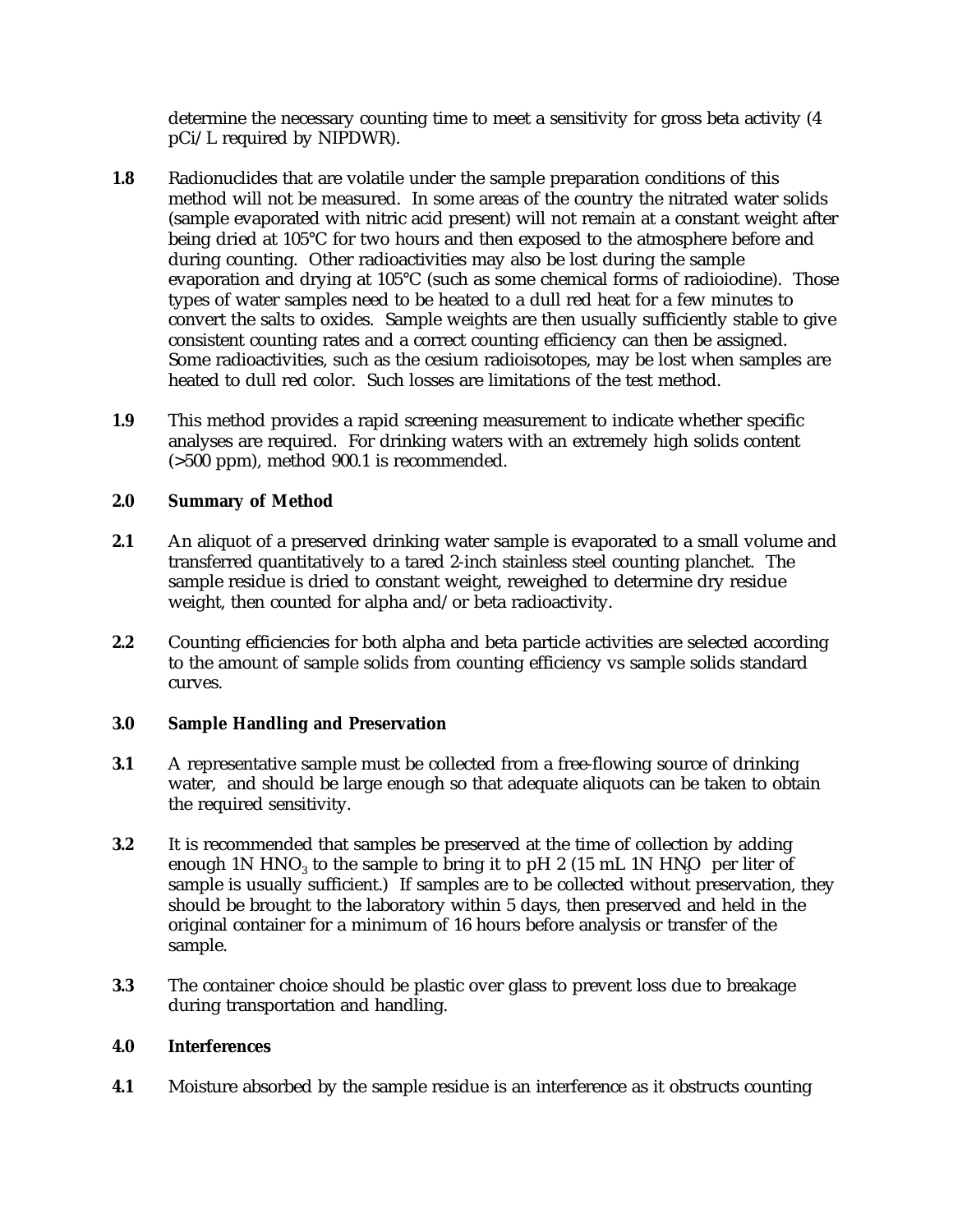and self-absorption characteristics. If a sample is counted in an internal proportional counter, static charge on the sample residue can cause erratic counting, thereby preventing an accurate count.

- **4.2** Non-uniformity of the sample residue in counting planchet interferes with the accuracy and precision of the method.
- **4.3** Sample density on the planchet area should not be not more than 5 mg/cm<sup>2</sup> for gross alpha and not more than 10 mg/cm<sup>2</sup> for gross beta.
- **4.4** When counting alpha and beta particle activity by a gas flow proportional counting system, counting at the alpha plateau discriminates against beta particle activity, whereas counting at the beta plateau is sensitive to alpha particle activity-present in the sample. This latter effect should be determined and compensated for during the calibration of the specific instrument being used.

# **5.0 Apparatus - See Appendix D for details and specifications**.

- **5.1** Gas-flow proportional counting system, or
- **5.2** Scintillation detector system
- **5.3** Stainless steel counting planchets
- **5.4** Electric hot plate
- **5.5** Drying oven
- **5.6** Drying lamp
- $5.7$ **5.7** Glass desiccator
- **5.8** Glassware
- **5.9** Analytical balance
- **6.0 Reagents**

All chemicals should be of "reagent-grade" or equivalent whenever they are commercially available.

- **6.1** Distilled or deionized water having a resistance value between 0.5 and 2.0 megohms  $(2.0 \text{ to } 0.5 \text{ micromhos})$ /cm at 25°C.
- **6.2** Nitric acid, 1N: Mix 6.2 mL 16N HNO<sub>3</sub> (conc.) with deionized or distilled water and dilute to 100 mL.
- **7.0 Calibrations**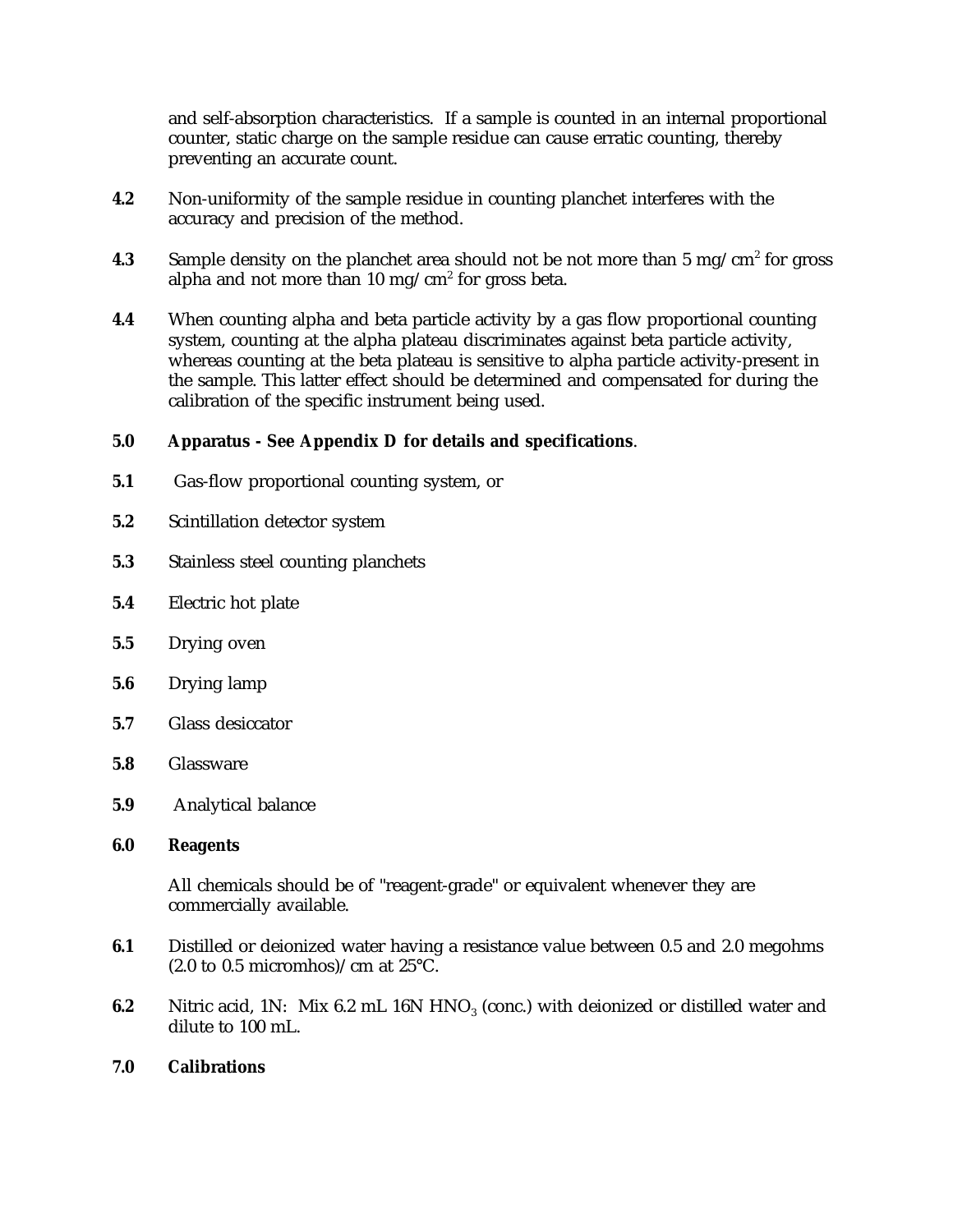- **7.1** For absolute gross alpha and gross beta measurement, the detectors must be calibrated to obtain the ratio of count rate to disintegration rate. Americium-241 (used for alpha activity in the collaborative test of this method) has higher alpha particle energy (5.49 MeV) than those emitted by the naturally occurring uranium and radium-226 radionuclides but is close to the energy of the alpha particles emitted by naturally occurring thorium-228 and radium-224. Standards should be prepared in the geometry and weight ranges to be encountered in these gross analyses. It is, therefore, the prescribed radionuclide for gross alpha calibration. NBS or NBS-traceable americium-241 is available from Standard Reference Materials Catalog, NBS Special Publications 260, U.S. Department of Commerce (1976) and from Quality Assurance Branch, EMSL-LV, P.O. Box 15027, Las Vegas, Nevada 89114.
- **7.2** Strontium-90 and cesium-137 have both been used quite extensively as standards for gross beta activity. Standard solutions of each of these radionuclides are readily available. Cesium is volatile at elevated temperatures (above 450°C). Some water supplies have dissolved solids (salts) that, when converted to nitrate salts, are quite hygroscopic and need to be converted to oxides by heating to red heat to obtain sample aliquots that are weight-stable. Sample weight stability is essential to gross alpha and gross beta measurements to ensure the accuracy of the self-absorption counting efficiency factor to be used for the samples. Strontium-90 in equilibrium with its daughter yttrium-90 is the prescribed radionuclide for gross beta calibrations.
- **7.3** For each counting instrument to be used, the analyst should prepare separate alpha and beta particle self-absorption graphs showing water sample residue weight (mg) vs the efficiency factor (dpm/cpm), using standard alpha and beta emitter solutions and tap water. For the alpha graph standard, alpha activity is added to varying size aliquots of tap water, such that the aliquot residue weight is varied between 0 and 100 mg (for a 2-inch counting planchet). A similar graph is prepared with standard beta activity and tap water aliquots, varying the residue weight between 0 and 300 mg (for a 2-inch planchet). If it is planned to use water sample aliquot volumes that always contain 100 mg of dried water solids, then only the efficiency factor for that residue weight needs to be established.
- **7.4** Tap water aliquots with added americium-241 or strontium-90 standard should be acidified with a few mL 16N  $HNO<sub>3</sub>$ , evaporated to a small volume in a beaker on a hot plate, transferred quantitatively in 5 mL portions or less to a tared counting planchet, evaporated to dryness, and finally dried at 105°C for 2 hours (or flamed to a red heat if dried solids appear to be noticeably hygroscopic). Weight-stable aliquot residues should then be alpha and/or beta counted until at least 10,000 total counts have been accumulated. A single set of reference standards prepared in this way can be used for each counting instrument for separate graph preparations and can be stored for reverification whenever needed.

#### **8.0 Procedure**

**8.1** Transfer to a beaker an aliquot of a water sample of a volume size that contains no more than 100 mg (for alpha only or alpha and beta determination) or 200 mg (for beta only determination) of total water solids. Evaporate the aliquot to near dryness on a hot plate. If water samples are known or suspected to contain chloride salts,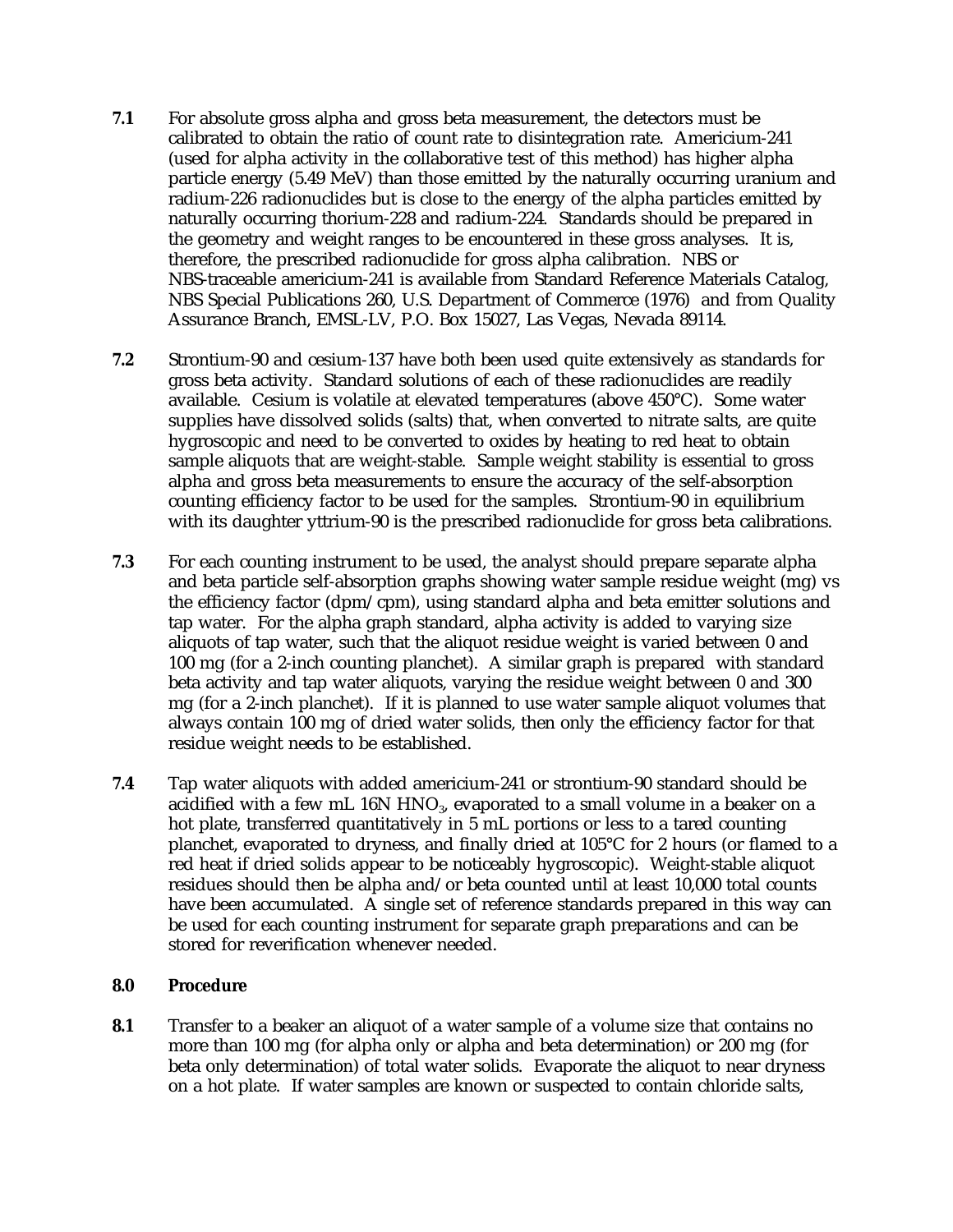those chloride salts should be converted to nitrate salts before the sample residue is transferred to a stainless steel planchet (Chlorides will attack stainless steel and increase the sample solids and no correction can be made for those added solids). Chloride salts can be converted to nitrate salts by adding 5 mL portions of 16N HNO<sub>3</sub> to the sample residue and evaporating to near dryness. (Two treatments are usually sufficient.) Add 10 mL 1N  $HNO<sub>3</sub>$  to the beaker and swirl to dissolve the residue. Quantitatively transfer the aliquot concentrate in small portions (not more than 5 mL at a time) to a tared planchet, evaporating each portion to dryness.

- **8.2** Dry the sample residue in a drying oven at 105°C for at least 2 hours; cool in a desiccator; weigh; and count. Store the sample residue in a desiccator until ready for counting.
- **8.3** Some types of water dissolved solids, when converted to nitrate salts, are quite hygroscopic even after being dried at 105°C for two hours. When such hygroscopic salts are present with samples that are put into an automatic counting system, those samples gain weight while they are waiting to be counted and inaccurate counting data result. When there is evidence of hygroscopic salts in sample counting planchets, it is recommended that they be flamed to a dull red heat with a Meeker burner for a few minutes to convert the nitrate salts to oxides before weighing and counting.
- **8.4** Count for alpha and beta activity at their respective voltage plateaus. If the sample is to be recounted for reverification, store it in a desiccator.
	- **Note:** As long as counting chambers are capable of handling the same size planchet, alpha and beta activity can be determined at their respective voltage plateaus in the designated counting instruments. Keep planchet in the desiccator until ready to count because vapors from moist residue can damage detector and window and an cause erratic measurements. Samples may be counted for beta activity immediately after drying; but alpha counting should be delayed at least 72 hours until equilibrium has occurred. If the gas-flow internal proportional counter does not discriminate for the higher energy alpha pulses at the beta plateau, the alpha activity must be subtracted from the beta plus alpha activity. This is particularly important for samples with high alpha activity.

#### **9.0 Calculations**

**9.1** Calculate the alpha radioactivity by the following equation:

Alpha 
$$
(pCilL) = \frac{A \times 1000}{2.22 \times C \times V}
$$

where: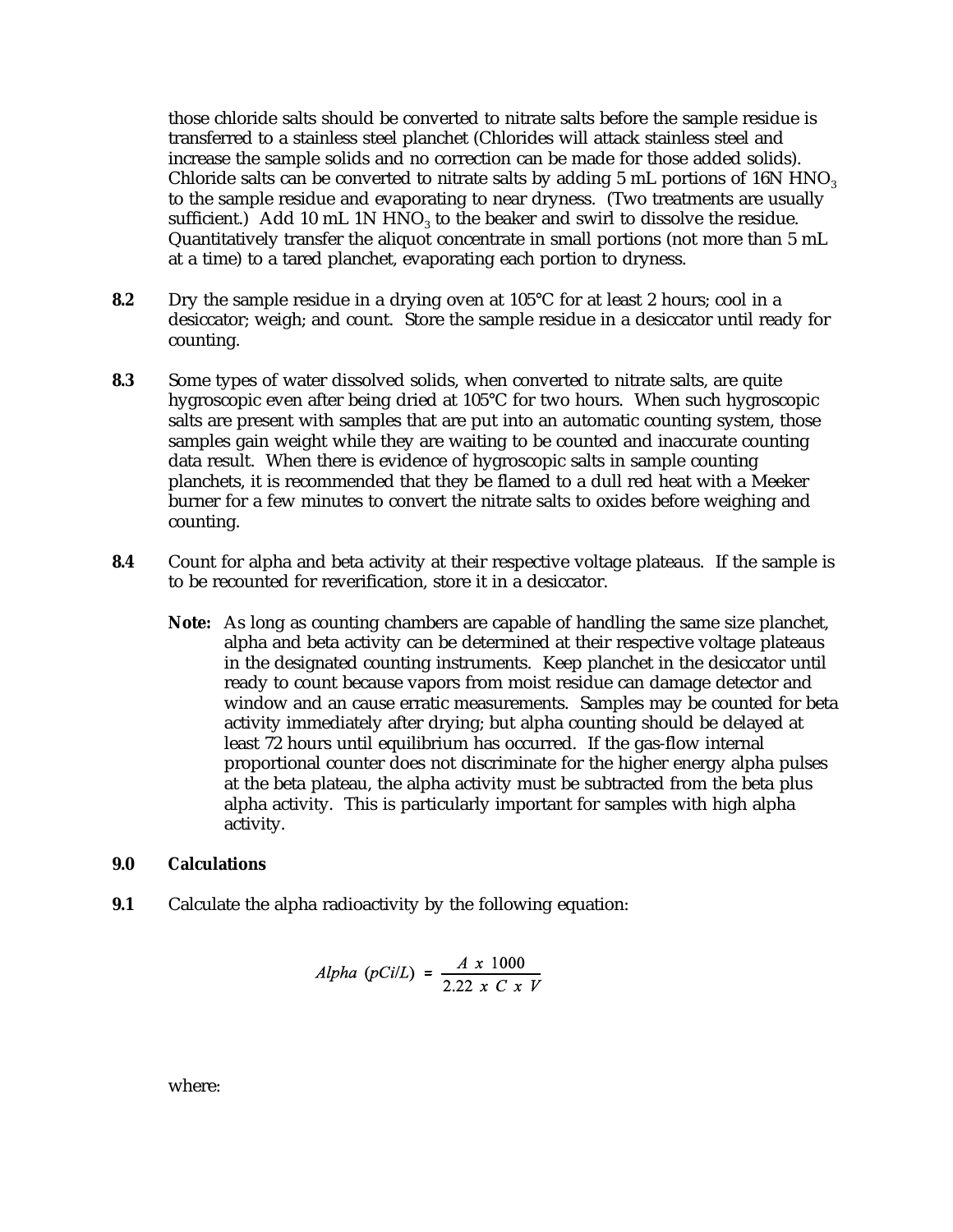- $A =$  net alpha count rate (gross alpha count rate minus the background count rate) at the alpha voltage plateau
- $C =$  alpha efficiency factor, read from graph of efficiency versus mg of water solids per cm<sup>2</sup> of planchet area, (cpm/dpm)
- $V =$  volume of sample aliquot,  $(mL)$
- 2.22 = conversion factor from dpm/pCi
- **9.2** Calculate the beta radioactivity by the following equations:
	- **9.2.1** If there are no significant alpha counts when the sample is counted at the alpha voltage plateau, the beta activity can be determined from the following equation:

Beta (pCi/L) = 
$$
\frac{B \times 1000}{2.22 \times D \times V}
$$

where :

- $B =$  net beta count rate (gross count rate minus the background count rate at the beta voltage plateau)
- $D =$  beta efficiency factor, read from the graph of efficiency versus mg of water solids per cm<sup>2</sup> of planchet area, (cpm/dpm)
- $V =$  volume of sample aliquot, (mL)
- $2.22 =$  conversion factor from dpm/pCi
- **9.2.2** When counting beta radioactivity in the presence of alpha radioactivity by gas-flow proportional counting systems (at the beta plateau) alpha particles are also counted. Since alpha particles are more readily absorbed by increasing sample thickness than beta particles, the alpha/beta count ratios vary with increasing sample thickness. Therefore, it is necessary to prepare a calibration curve by counting standards containing americium-241 with increasing thickness of solids on the alpha plateau and then on the beta plateau, plotting the ratios of the two counts vs density thickness. The alpha amplification factor (E) from that curve is used to correct the amplified alpha count on the beta plateau. When significant alpha activity is indicated by the sample count at the alpha voltage plateau, the beta activity of the sample can be determined by counting the sample at the beta voltage plateau and calculating the activity from the following equation: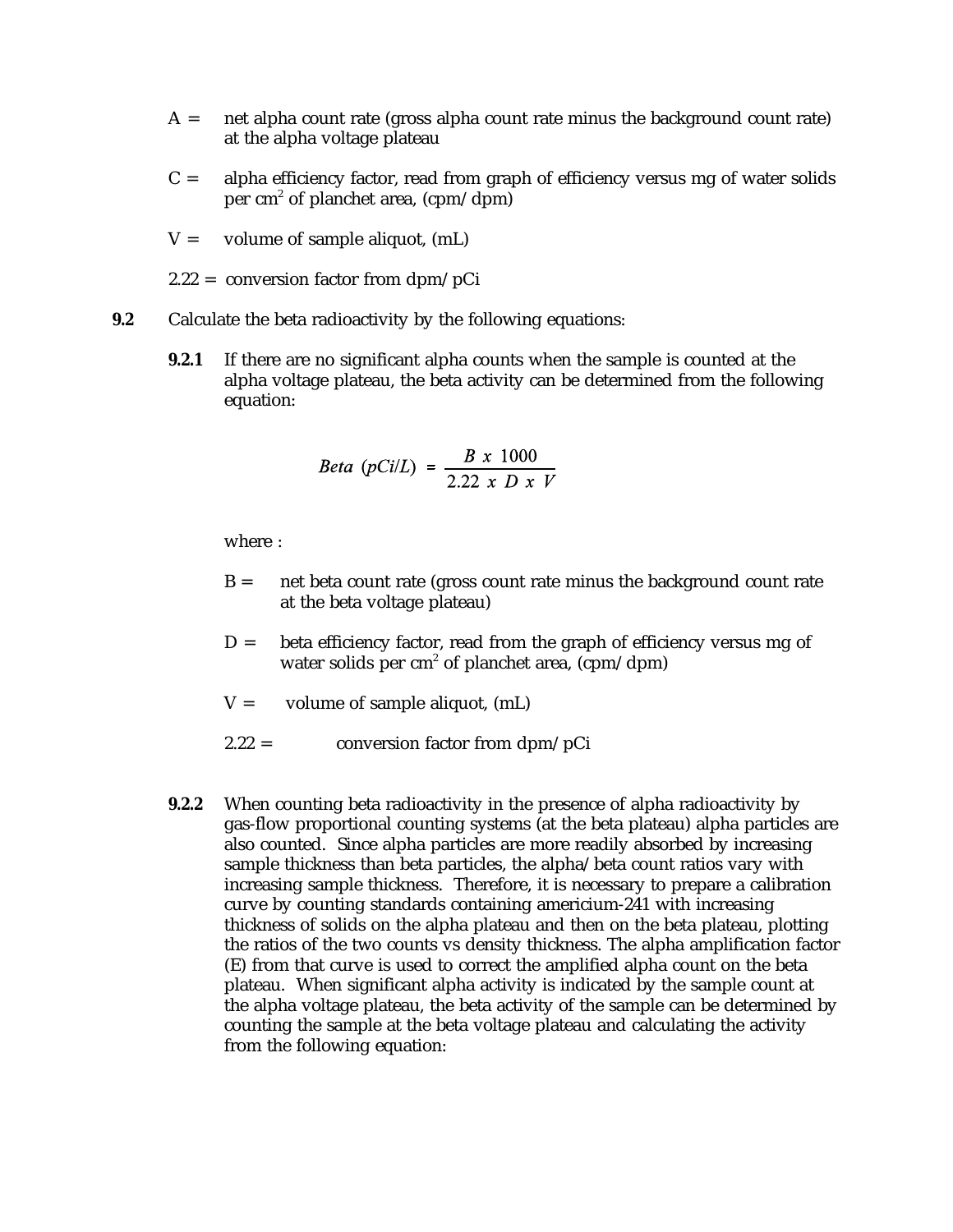Beta (pCi/L) = 
$$
\frac{(B - AE) \times 1000}{2.22 \times D \times V}
$$

where:

- $B =$  (as defined above)
- $D =$  (as defined above)
- $A =$  (as defined above)
- $E =$  alpha amplification factor, read from the graph of the ratio of alpha counted at the beta voltage/alpha counted at the alpha voltage vs sample density thickness
- $V=$  volume of sample aliquot,  $(mL)$
- $2.22 =$  conversion factor from dpm/pCi.
- **9.3** Errors associated with the results of the analysis should also be reported. (See Appendix B for error and statistical calculations).

#### **10.0 Precision and Accuracy**

- **10.1** In an interlaboratory collaborative test of the method, three sets of samples were analyzed by 18 laboratories for gross alpha and gross beta activity. The samples were prepared with dissolved water solids with known additions of americium-241 for gross alpha and cesium-l37 for gross beta activity. Sample series A contained only americium-241 radioactivity, series B contained only cesium-137 radioactivity, and series C contained both americium-241 and cesium-137 radioactivities. Participating laboratories were supplied with standard solutions of americium-241 and cesium-137 and blank solution of dissolved water solids for preparing sample self-absorption curves.
- **10.2** The gross alpha data from two laboratories was rejected for the statistical analysis because their scores in the ranked results of the laboratory averages were out of the acceptable range for 18 laboratories. The gross beta data from 3 laboratories were rejected for the statistical analysis for the same reason.
- **10.3** The coefficients of variation for the combined within-laboratory precision for gross alpha analysis of the 3 samples ranged from 7.4% to 12.2%. The coefficients of variation for the precision of the method between laboratories ranged from 11.5% to 14.6% for gross alpha analysis for the 3 samples.
- **10.4** The coefficients of variation for the combined within-laboratory precision for gross beta analysis for the 3 samples ranged from 3.5% to 5.2%. The coefficients of variation for the precision between laboratories for gross beta analysis for the 3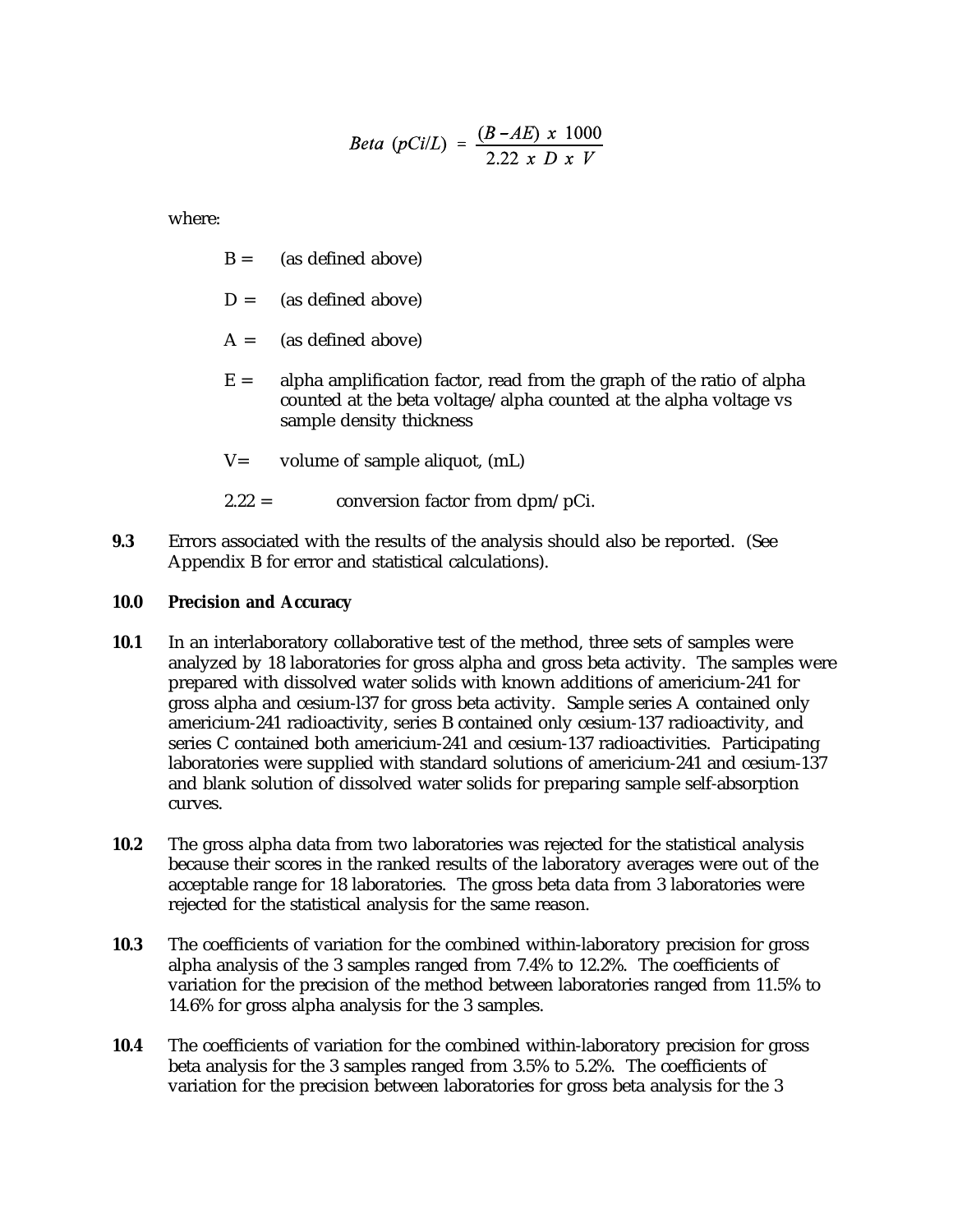samples ranged from 3.5% to 7.5%. The coefficients of variation for the total error between laboratories based on a single analysis ranged from 5.9% to 8.3% for gross beta analysis of the 3 samples.

- **10.5** In the statistical test to detect method bias the calculated values for "t" were well below the specified critical value for "t" for both gross alpha and gross beta analysis, indicating no bias in the method. Also, a comparison of the known values to the grand average values shows a deviation of less than 10% for alpha activity for the 3 samples. The same comparison for beta activity shows a deviation of less than 2% for each of the 3 samples.
- **10.6** Whenever the same radioisotopes are present in standards and samples, acceptable accuracy of measurement of alpha and beta activities would be expected. Whenever different radioisotopes are present in standards and samples, especially when significantly different particle energies are involved, then any measurement of gross alpha and gross beta activity in the sample will only be an estimation of the true activities. Such an estimation can only serve to indicate the need for more specific analyses.